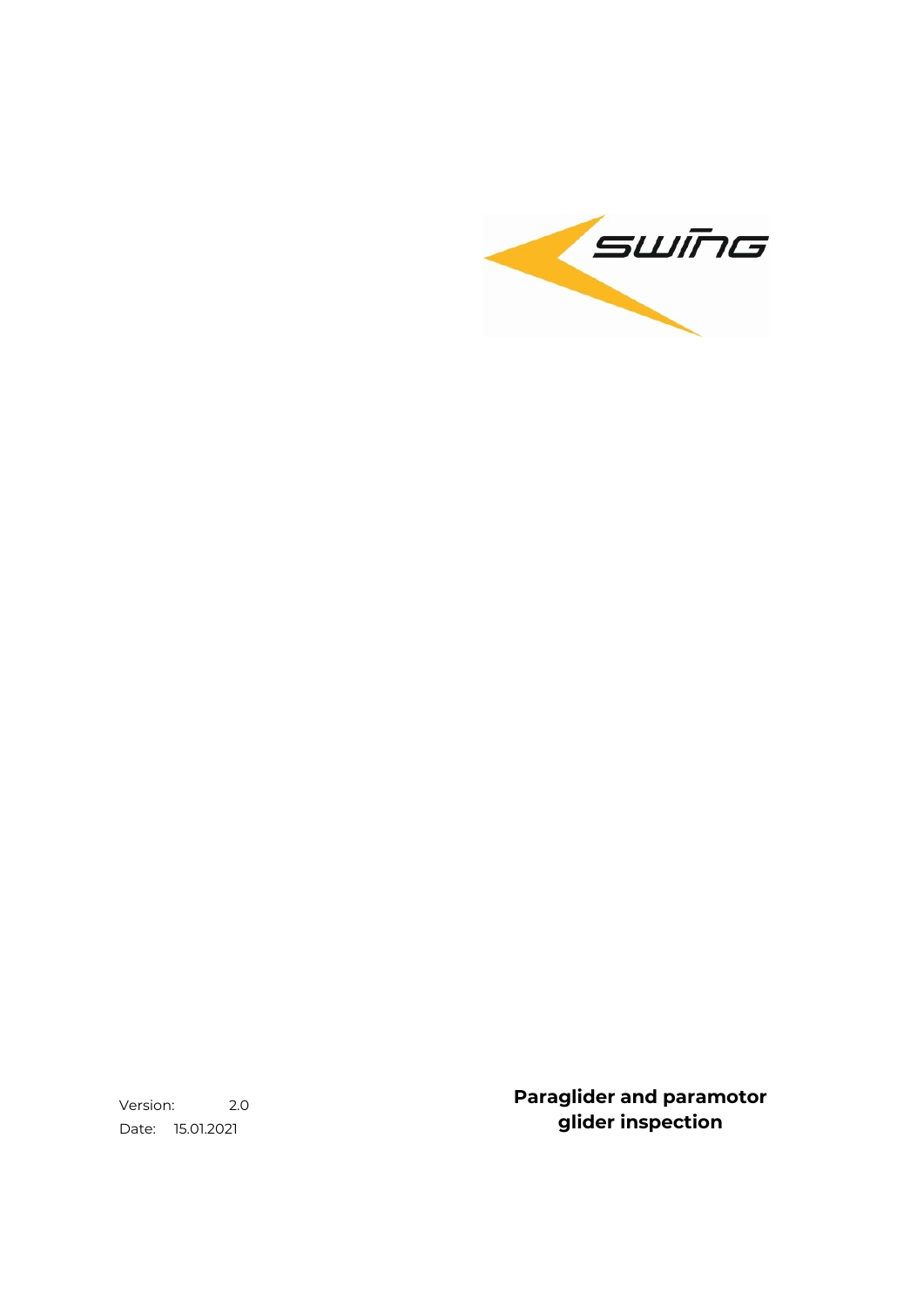

### **Contents:**

|    | 1. |                                                                                                |  |  |  |  |
|----|----|------------------------------------------------------------------------------------------------|--|--|--|--|
|    | 2. |                                                                                                |  |  |  |  |
|    | 3. |                                                                                                |  |  |  |  |
|    |    |                                                                                                |  |  |  |  |
|    |    | Requirements for carrying out inspections on behalf of third parties and for tandem gliders: 4 |  |  |  |  |
|    |    |                                                                                                |  |  |  |  |
|    | 4. |                                                                                                |  |  |  |  |
| IL |    |                                                                                                |  |  |  |  |
|    |    |                                                                                                |  |  |  |  |
|    | 1. |                                                                                                |  |  |  |  |
|    | 2. |                                                                                                |  |  |  |  |
|    |    |                                                                                                |  |  |  |  |
|    |    |                                                                                                |  |  |  |  |
|    |    |                                                                                                |  |  |  |  |
|    |    |                                                                                                |  |  |  |  |
|    |    |                                                                                                |  |  |  |  |
|    | 3. |                                                                                                |  |  |  |  |
|    | 4. |                                                                                                |  |  |  |  |
|    |    |                                                                                                |  |  |  |  |
|    |    |                                                                                                |  |  |  |  |
|    | 5. |                                                                                                |  |  |  |  |
|    | 6. |                                                                                                |  |  |  |  |
|    | 7. |                                                                                                |  |  |  |  |
|    | 8. |                                                                                                |  |  |  |  |
|    |    |                                                                                                |  |  |  |  |

## <span id="page-1-0"></span>**I General information on inspections**

The legal provisions referred to in these instructions are those applying in the Federal Republic of Germany at the time the glider received type-test certification. They are not set out in detail. Please check whether there have been any amendments in the meantime and whether there are any regional and national guidelines, regulations and laws (in your own country). It is the owner's responsibility to observe and comply with these.

## <span id="page-1-1"></span>**1. Subject matter of the inspection**

This is an inspection in accordance with the LuftGerPV – German Ordinance on Testing Aviation Equipment.

Air-worthiness of the equipment under Section 10a must be tested by or on behalf of the owner in accordance with the instructions provided by the manufacturer. The owner is responsible for ensuring that inspections are carried out in full and at the intervals required. The owner must immediately notify the manufacturer if there are any defects in the equipment or shortcomings in the test instructions. Sections 15 and 18 - 20 do not apply. (Section 14(5) of the LuftGerPV)

Note: special requirements apply to wing units (paragiders) for equipment subject to approval under Section 1 of the LuftVZO – German Ordinance on Air Traffic Licensing, referred to as "heavy trikes" (unladen mass > 120 kg).

Inspections must be logged and recorded on the equipment.

Please read these instructions carefully before inspecting the paraglider or making any repairs to it yourself. They contain information on the requirements, conditions and procedure for an inspection.

SWING's general recommendation is that inspections and any repairs be carried out by Swing or by a Swingapproved workshop. This is a prerequisite for any warranty claims.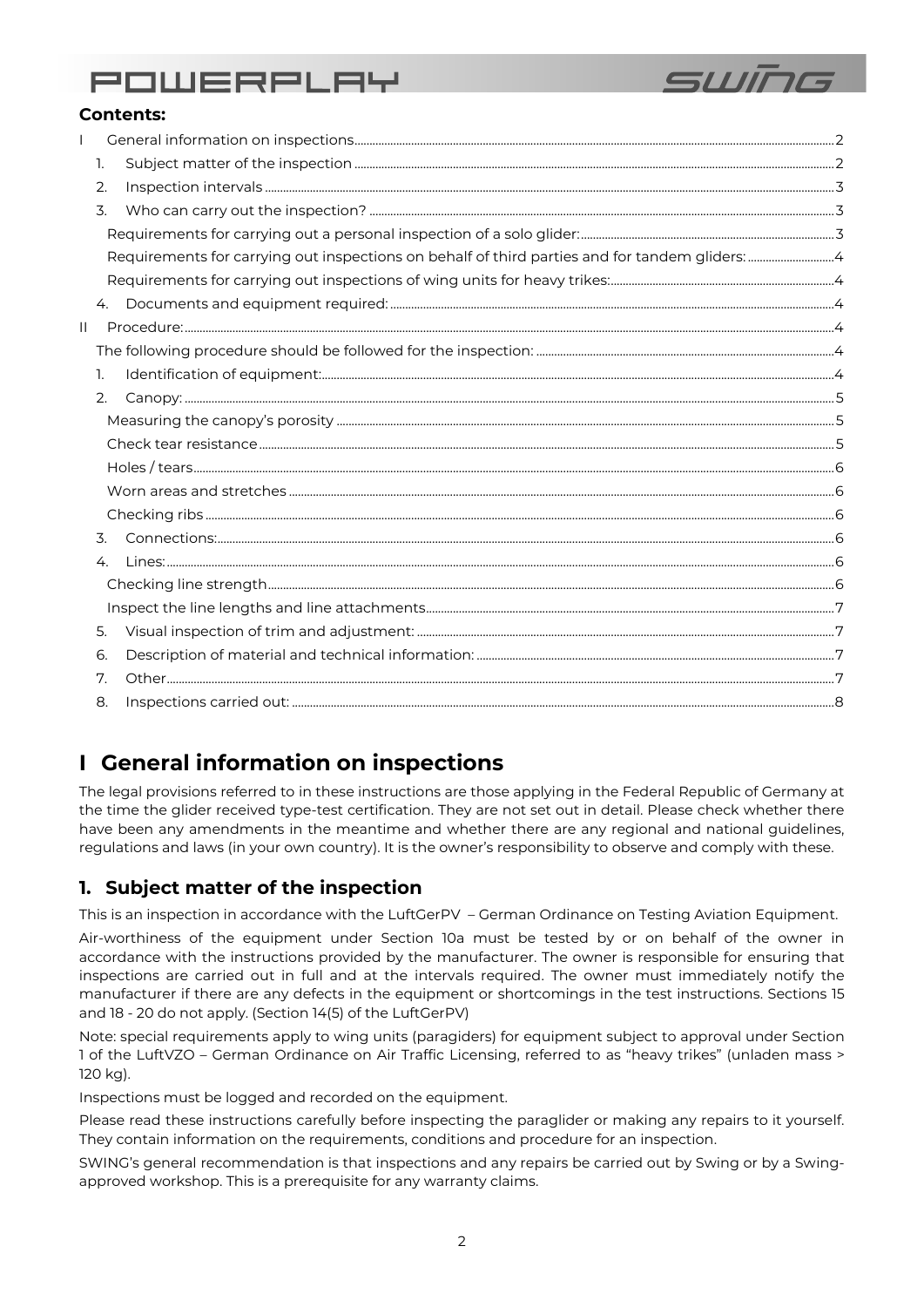

 $\blacksquare$ 

Find out from SWING prior to inspection whether there have been any changes to glider-specific inspection instructions.

The glider should be sent to the manufacturer if the owner cannot afford the costs involved in inspection (refer to the section "Documents and equipment required").

SWING Flugsportgeräte GmbH takes no responsibility for inspections it has not carried out itself and does not provide any warranty for such inspections.

Contact your insurance company in good time for information on the implications under insurance law of carrying out inspections yourself.

## <span id="page-2-0"></span>**2. Inspection intervals**

The table below gives a general overview of inspection intervals. The intervals given in the Instruction Manual and on the equipment itself take precedence, and may differ from this table.

Ground handling time must be doubled when calculating total hours of use.

The manufacturer must be notified immediately if there is any abnormal flight behaviour and the glider must be returned for inspection if necessary.

| Inspection intervals every year or                                       |                         | every 2 years or              |
|--------------------------------------------------------------------------|-------------------------|-------------------------------|
| paraglider type                                                          | every 100 flight hours* | every 150 / 100 flight hours* |
| light weight glider / Mini-Wings                                         |                         | X                             |
| acro glider / Speedrider                                                 | X                       |                               |
| solo glider                                                              |                         | X                             |
| paramotor wing (unladen mass UL [microlight]<br>$<$ 120 kg)              |                         | X                             |
| wing unit for heavy trike (unladen mass UL ><br>120 kg) – private use    |                         | X                             |
| wing unit for heavy trike (unladen mass UL ><br>120 kg) – commercial use | X                       |                               |
| tandem glider for private use                                            |                         | X                             |
| tandem glider for commercial use                                         |                         | X                             |
| school glider (used for instruction)                                     |                         | X                             |
| competition glider                                                       | X                       |                               |

\* whichever applies first

## <span id="page-2-1"></span>**3. Who can carry out the inspection?**

The requirements for carrying out inspections depend on whether the glider being inspected is one's own or belongs to a third party. These are the manufacturer's minimum requirements. Verify prior to inspection whether there are further legal requirements, in particular regarding inspection of paragliders belonging to third parties and inspection of heavy trikes.

### <span id="page-2-2"></span>**Requirements for carrying out a personal inspection of a solo glider:**

- A current unrestricted licence for paragliders/hang-gliders or other equivalent licence.
- Maintenance work that goes beyond the replacement or correction of individual lines or minor repairs must be handed over to a SWING workshop.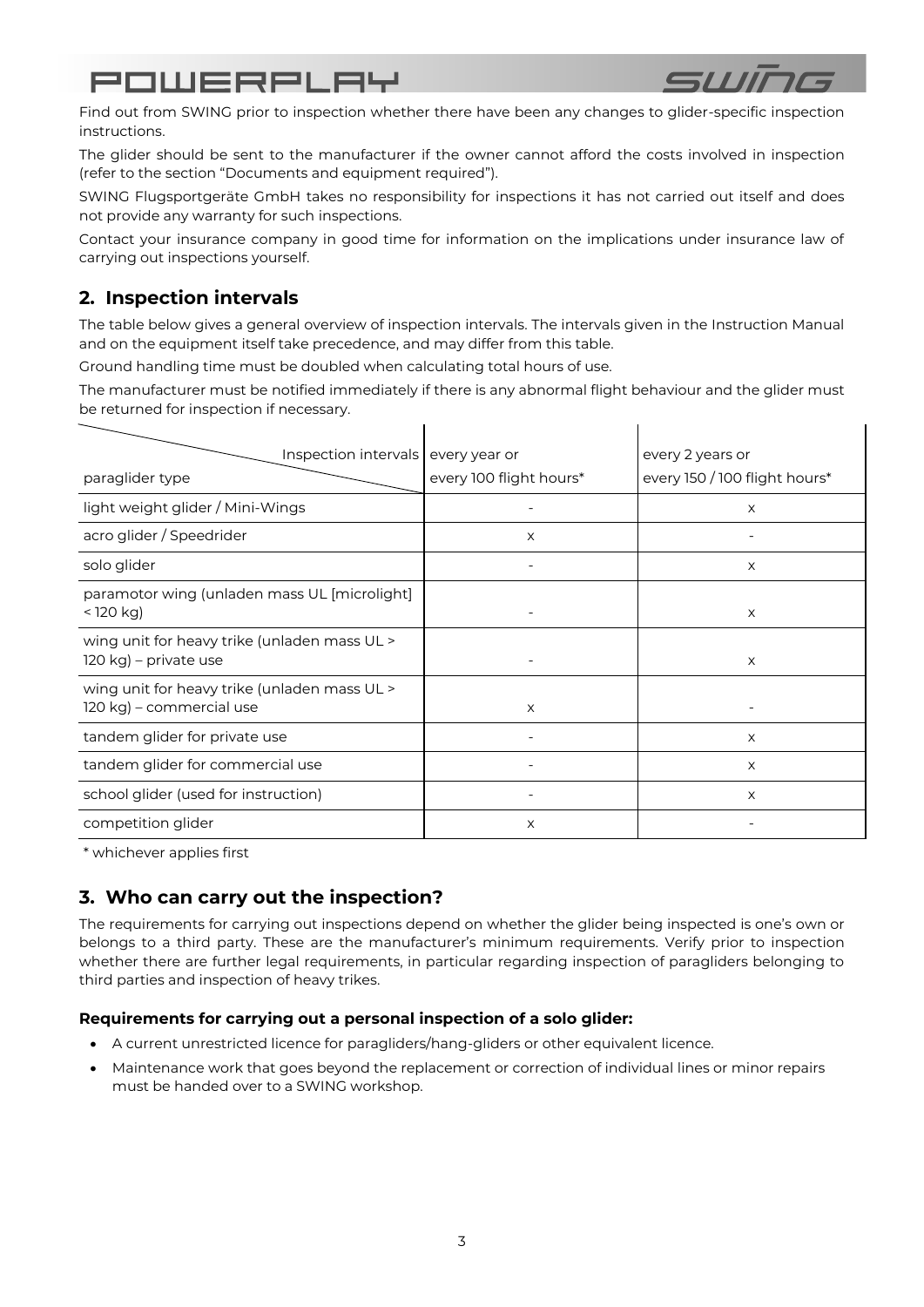

### <span id="page-3-0"></span>**Requirements for carrying out inspections on behalf of third parties and for tandem gliders:**

- Appropriate training to carry out an inspection.
- Two years' professional experience in the manufacture or maintenance of paragliders and hang-gliders or a technically similar activity. Of that time, 6 months within the last 2 years must have been with a manufacturer of aviation equipment, or by confirmation from the manufacturer.
- Adequate relevant instruction by the manufacturer or importer.
- Relevant introduction to each type of equipment this must be renewed every year.

### <span id="page-3-1"></span>**Requirements for carrying out inspections of wing units for heavy trikes:**

Wings units (paragliders) for equipment subject to approval under section 1 of the LuftVZO, referred to as "heavy trikes" (unladen mass > 120 kg), must be inspected by the manufacturer or by an importer with authorisation from Swing.

### <span id="page-3-2"></span>**4. Documents and equipment required:**

- gauge, preferably JDC or Kretschmer, and operating instructions,
- Bettsometer (tear resistance tester) and operating instructions,
- the manufacturer's maintenance instructions,
- airworthiness instructions for the particular piece of equipment,
- aviation equipment reference sheet / EBL (see service book),
- line length table (see service book)
- previous inspection reports (if available),
- inspection report (copy) for the records.
- **Note:** Review all documents prior to inspection to determine if they are up-to-date, and update to the latest version if necessary.

## <span id="page-3-3"></span>**II Procedure:**

### <span id="page-3-4"></span>**The following procedure should be followed for the inspection:**

- Identify the equipment:
- **Canopy:** inspect the top surface, bottom surface and seams for holes, tears, worn areas, any stretches and porosity. Inspect the ribs
- **Connections:** inspect the risers and quick links
- **Lines:** check the line breaking strength, line lengths and line fastenings
- Visual inspection of trim and adjustment: check the brake lines
- Description of material and technical information
- Other
- **Inspections carried out:** record results in the inspection report (see attachment) and sign the paraglider

## <span id="page-3-5"></span>**1. Identification of equipment:**

Identify the equipment from the DHV certification label and the labelling on the paraglider and using the manufacturer's documentation.

Is there a glider information and certification sticker, and is it legible and accurate?

If not, contact the manufacturer or dealer.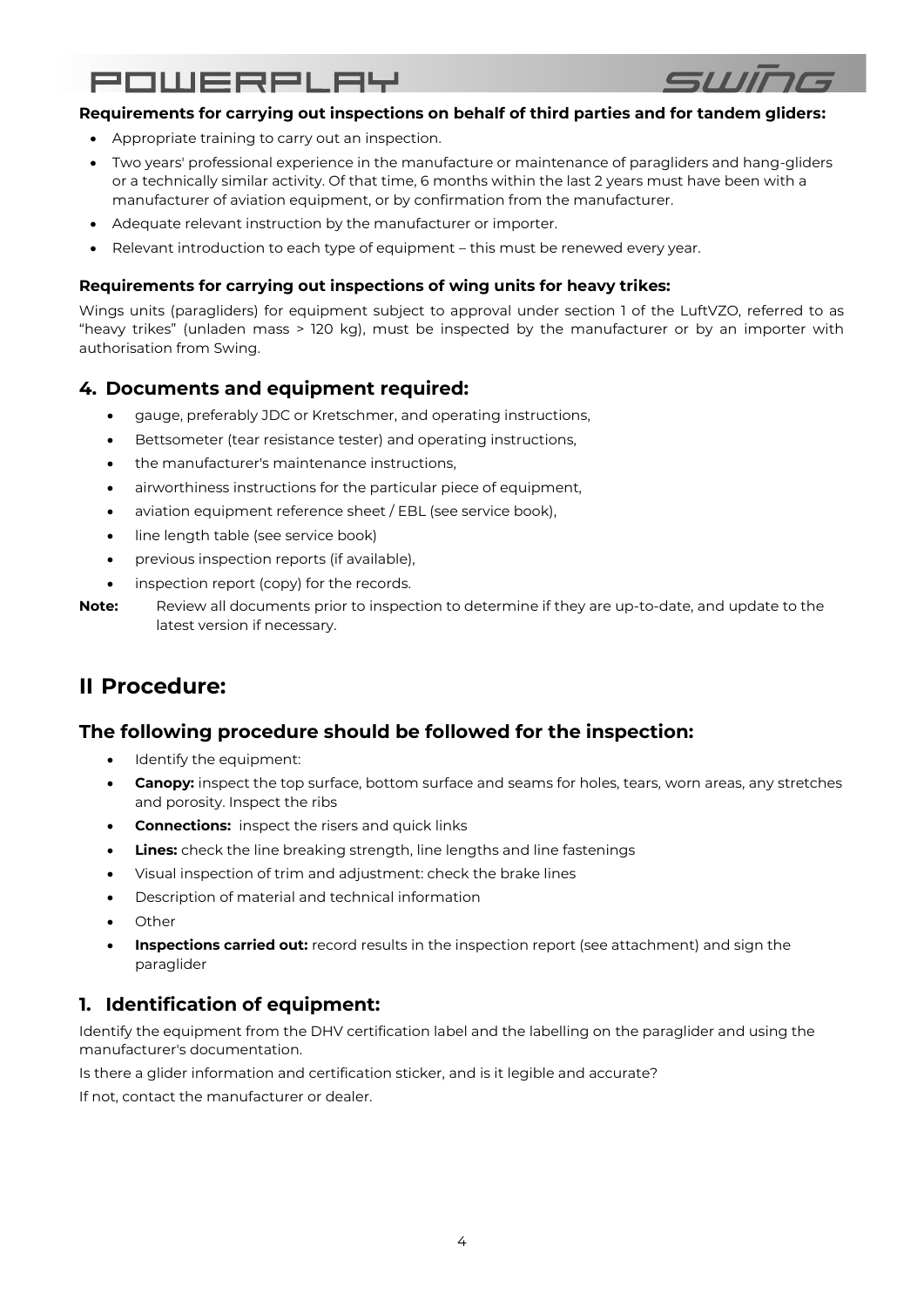



## <span id="page-4-0"></span>**2. Canopy:**

Inspect the top surface, bottom surface and seams for:

- 1. Porosity
- 2. Tear resistance
- 3. Holes / tears
- 4. Worn areas and any stretches
- 5. Inspect the ribs

### <span id="page-4-1"></span>**Measuring the canopy's porosity**

The porosity of the following parts of the canopy must be read and the results recorded in the inspection report. Note which measuring instrument is used (and follow the instructions). The measuring instruments must be re-calibrated annually by the manufacturer.

The air permeability should be higher than the readings in the chart, at each of the areas where measurements are taken (see below). The paraglider must be returned to the manufacturer if the readings are poor (e.g. less than 5 on the JDC).

### **Areas where measurements should be taken**

Carry out the inspections on both the **top surface and bottom surface** of the glider:

Middle cell, approx. 20 - 30 cm from the leading edge

- Fifth cell to the left/right, approx. 20 30 cm from the leading edge
- Tenth cell to the left/right, approx. 20 30 cm from the leading edge.

Record the readings in the inspection report.

The following readings apply to Swing gliders:

| porosity table                                             |                           |                   |                   |                |  |  |  |  |
|------------------------------------------------------------|---------------------------|-------------------|-------------------|----------------|--|--|--|--|
|                                                            | instrument<br>test result |                   |                   |                |  |  |  |  |
|                                                            | <b>JDC</b>                | Kretschmer        |                   |                |  |  |  |  |
| condition                                                  | [s]                       | LD 150<br>[1/10s] | LD 100<br>[1/10s] | LD 100<br>[1s] |  |  |  |  |
| like new                                                   | > 250                     | > 25000           | >6000             | >600           |  |  |  |  |
| used - in very good condition                              | $100 - 250$               | 10000 - 25000     | $2500 - 6000$     | $250 - 600$    |  |  |  |  |
| used - in good condition                                   | $40 - 100$                | 4000 - 10000      | 1500 - 2500       | 150 - 250      |  |  |  |  |
| hard used - in good condition                              | $15 - 40$                 | 1500 - 4000       | 500 - 1500        | $50 - 150$     |  |  |  |  |
| hard used - material check in short intervals<br>necessary | $5 - 15$                  | $500 - 1500$      | $200 - 500$       | $30 - 50$      |  |  |  |  |
| worn out<br>NOT airworthy anymore                          | $0 - 5$                   | < 500             | < 200             | < 30           |  |  |  |  |

**Caution:** Gliders with less than 15 secs. on the JDC porosimeter should be inspected after use. If the reading is less than 5 secs., the glider should be declared no longer airworthy.

### <span id="page-4-2"></span>**Check tear resistance**

The Bettsometer (B.M.A.A. approved Patent Nr. GB 2270768 Clive Betts Sales) is used for this. See the instructions for how to carry out the inspection:

Make a needle hole on the top surface and the bottom surface, where the A-line attachment points are, and test the tear resistance. The limit for the measurement is 500g and a tear of < 5 mm in length.

The reading given is recorded in the inspection report.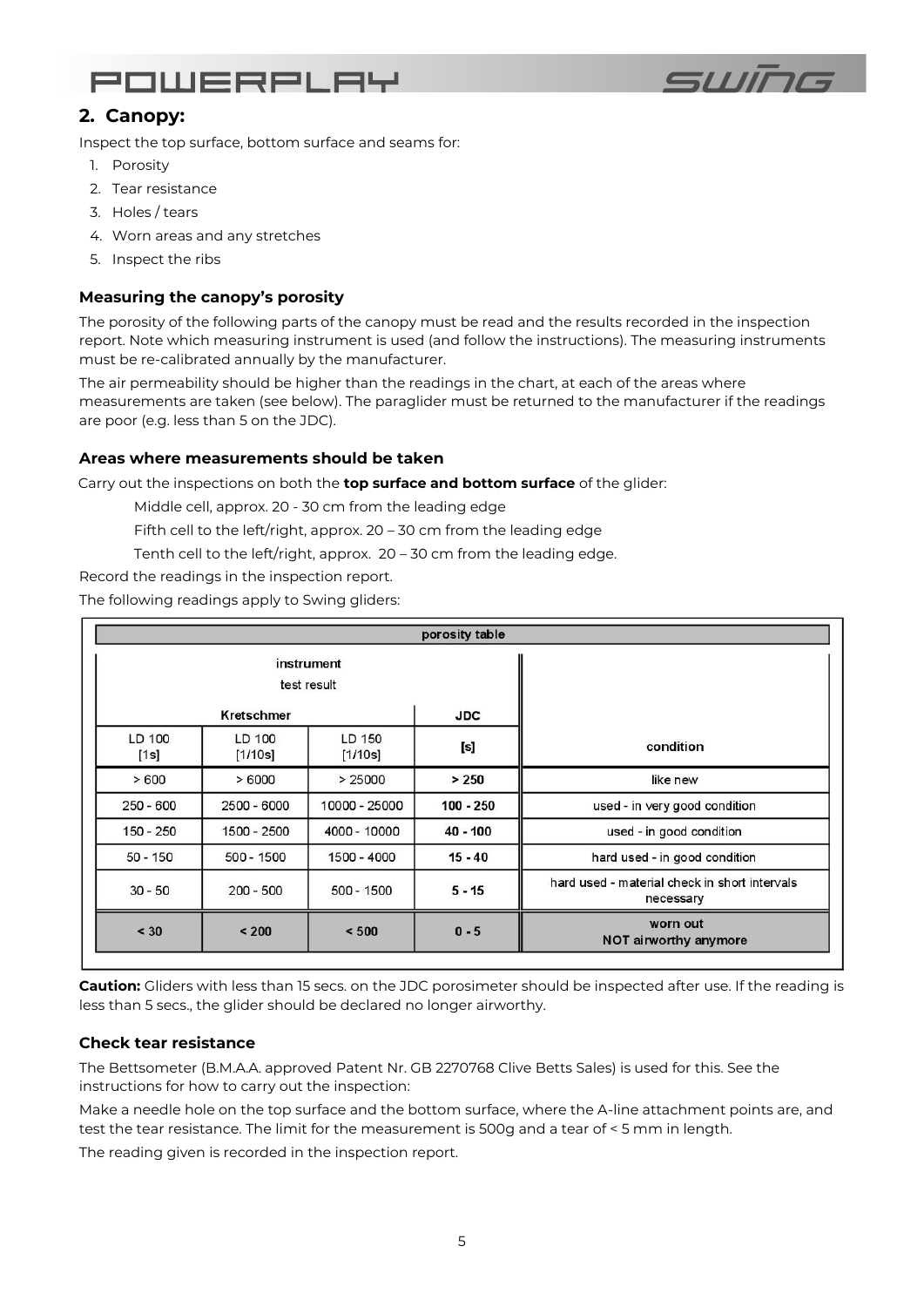

### <span id="page-5-0"></span>**Holes / tears**

A thorough visual check of the top surface and the bottom surface, panel by panel, from the leading edge to the trailing edge must be carried out, checking the following points:

Are there any holes, small holes or larger tears, worn areas or stretches?

Can you see any defects in the coating?

Can you see anything else conspicuous e.g. areas which have already been repaired?

If the answer to 1) or 2) is 'yes', then the glider must be returned to the manufacturer.

### <span id="page-5-1"></span>**Worn areas and stretches**

Visual inspection:

If there are any large or major areas of wear or any stretches, then the panel must be replaced by the manufacturer.

### <span id="page-5-2"></span>**Checking ribs**

Working from one side of the glider to the other, from the leading edge to the trailing edge, check whether the inside seams, cell walls and reinforcement are in good condition i.e. free from tears, stretches, worn areas, damage to the coating.

The glider must be returned to the manufacturer or authorised inspector if any ribs are torn or if any inside stitching is weak, loose or missing. Record the result in the inspection report.

### <span id="page-5-3"></span>**3. Connections:**

Inspect the risers and quick links

- Are there any worn areas, kinks, tears, signs of heavy wear and tear?
- Is all the stitching firm?
- Can the speed bar move and is it intact?
- Are the brake handles still sewed on firmly?
- Are the quick links free from rust and can the threads be loosened and tightened?
- Do the A, B, C, and D riser lengths and the acceleration distance correspond?

Take the measurements using a weight of 5 daN. The values given should be compared with the specifications and recorded in the inspection report. Permissible variations (tolerance) can be found in the manufacturer's instructions (service book).

If the riser or any part of it is defective, order an original part from the manufacturer and replace it.

### <span id="page-5-4"></span>**4. Lines:**

### <span id="page-5-5"></span>**Checking line strength**

### **Select the line:**

Select a centre A, B, C and D main line and check breaking strength using a tensile strength testing device. To check line breaking strength further, in addition an A, B and C line from the middle and upper cascade must be tested.

It is not necessary to inspect tear strength of sheathed Dyneema lines for gliders less than 3 years old and with less than 150 h if the general condition of the glider is "good, normal signs of use" or better. Pull speed of pull cylinder:  $v = 30$  cm/min.

### **Breaking strength values:**

These values vary according to the model and size of paraglider.

The relevant values are given in the glider's Maintenance and Service book.

Lines are acceptable if the values are above the upper limit.

The glider should be inspected soon if the values fall between the upper and lower limits.

If the values are below the lower limits, the relevant cascade must be replaced.

All lines must hold at least 25kg, irrespective of the "g" load.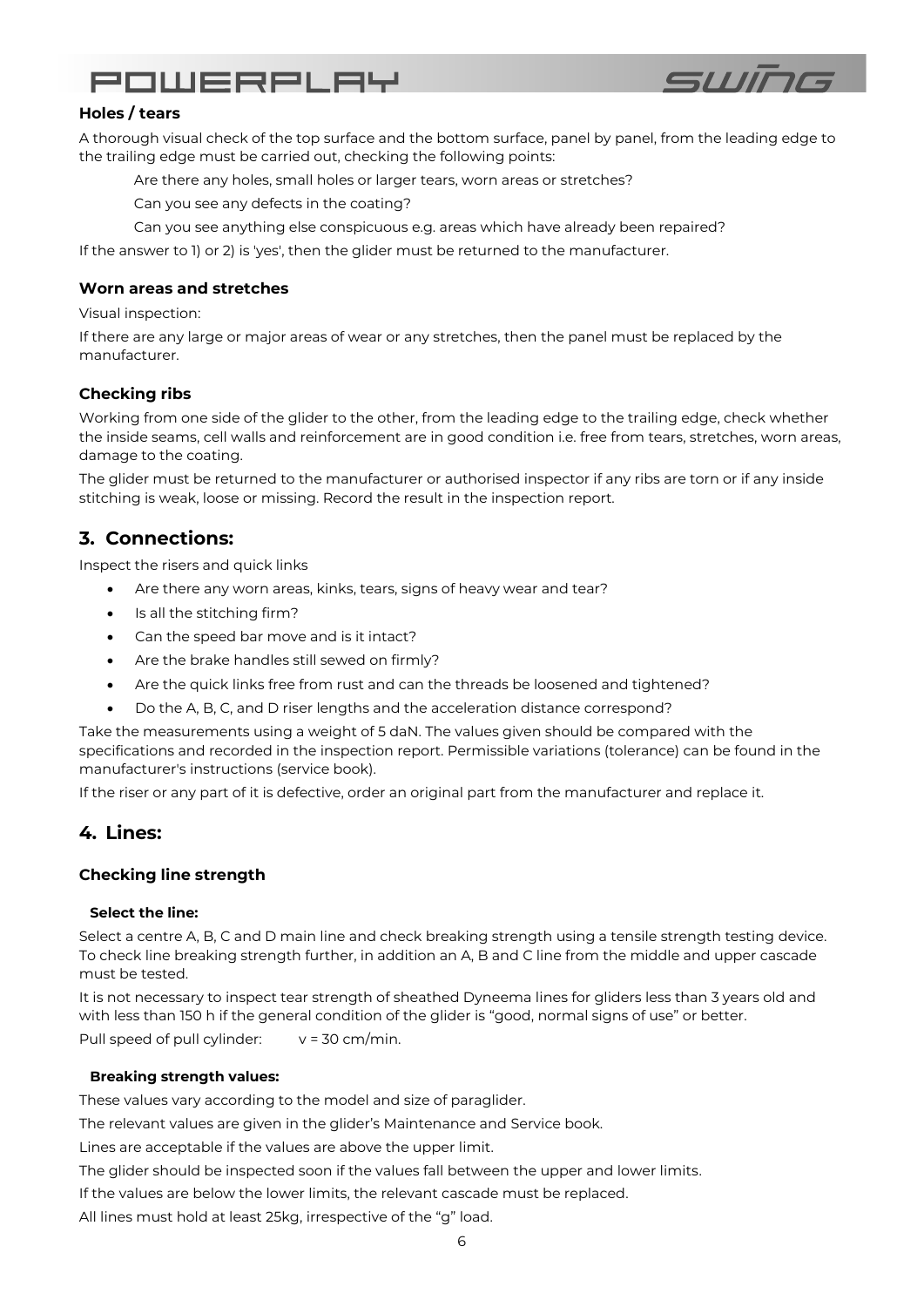

If the lines tested do not pass these tests, they must be replaced with new original lines. All lines replaced are marked with a black pen near the attachment (seam) and recorded in the test log with the date they were replaced and the glider's flight hours. At the next inspection, an original neighbouring line is used to test the line strength.

The values given are recorded in the inspection report.

### <span id="page-6-0"></span>**Inspect the line lengths and line attachments**

Starting at the middle and working towards the outside, visually inspect the main lines, cascade lines and brake lines for damage to the sheath, kinks and worn areas. Start with the A-lines, then the B-lines etc.

Are all the lines adequately sewn into the line attachments and suitable for use?

Are the line sheaths in good condition?

Are all loops, knots and stitching in good condition?

Are the quick links done up tightly?

Are there any worn areas?

If a line is defective, it must be replaced immediately. Please take the name of the line from the line plan, order it from the manufacturer and then install it or have it installed accordingly.

Record the results in the inspection report.

### **Measuring line length and checking trim**

Measuring line lengths is part of the regular check.

The lines must be measured with a 5daN load to obtain comparable results. The correct line lengths are given in your paraglider's Maintenance and Service book. The measurement is taken from the line-shackle to the canopy. Numbering is done from the centre to the wing-tip. A symmetrical comparison can also be carried out to measure the opposite side of the wing, using the same procedure.

The result is recorded in the inspection report and compared to the target line lengths. The permissible tolerance for the line lengths differs according to the line cascade and is given in the Maintenance and Service book. The tolerances given should ensure in particular correct trim of the glider. It is therefore permissible to shift the zero point when measuring by up to 0.5% of the total line length of the innermost B line. This must be applied equally to all suspension lines and control lines.

Trim and control line lengths must also be corrected.

If a line is faulty, it must be replaced immediately. Find the description of the line on the line plan, order it from the manufacturer and then replace it/have it replaced.

Any adjustments and line replacements must be recorded in the inspection report. The inspection report must show the line lengths after any changes.

### <span id="page-6-1"></span>**5. Visual inspection of trim and adjustment:**

Lay out and inflate the glider. Carry out a visual inspection of the canopy and lines before the test flight. In particular, check the length of the brake lines on an inflated glider. A test flight should not be carried out until there are no concerns about whether the brake lines have been correctly set up.

### <span id="page-6-2"></span>**6. Description of material and technical information:**

See Maintenance and Service book.

It can also be downloaded in pdf form from the relevant product information at [www.swing.de](http://www.swing.de/) or [www.powerplay-gliders.de.](http://www.powerplay-gliders.de/)

## <span id="page-6-3"></span>**7. Other**

Full details of all measurements taken and any repairs to the paraglider must be recorded in the inspection report. The inspection report and/or record of measurements must be signed and dated (and the location given). They must be kept for 4 years.